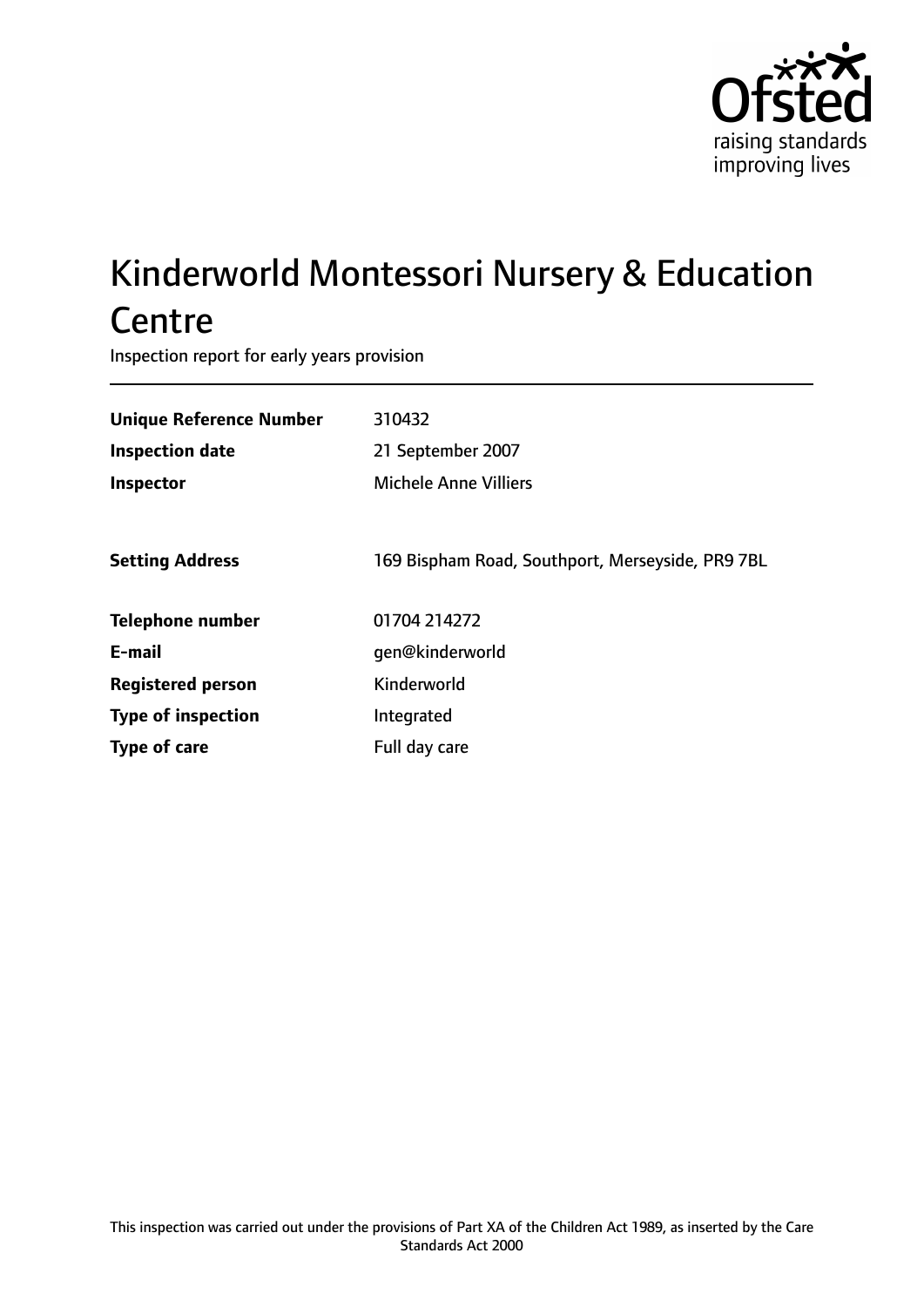#### **ABOUT THIS INSPECTION**

The purpose of this inspection is to assure government, parents and the public of the quality of childcare and, if applicable, of nursery education. The inspection was carried out under Part XA Children Act 1989 asintroduced by the Care Standards Act 2000 and, where nursery education is provided, under Schedule 26 of the School Standards and Framework Act 1998.

This report details the main strengths and any areas for improvement identified during the inspection. The judgements included in the report are made in relation to the outcomes for children set out in the Children Act 2004; the National Standards for under 8s day care and childminding; and, where nursery education is provided, the *Curriculum guidance for the foundation stage.*

The report includes information on any complaints about the childcare provision which Ofsted has received since the last inspection or registration or 1 April 2004 whichever is the later.

#### **The key inspection judgements and what they mean**

*Outstanding: this aspect of the provision is of exceptionally high quality Good: this aspect of the provision is strong Satisfactory: this aspect of the provision is sound Inadequate: this aspect of the provision is not good enough*

For more information about early years inspections, please see the booklet *Are you ready for your inspection?* which is available from Ofsted's website: *www.ofsted.gov.uk.*

# **THE QUALITY AND STANDARDS OF THE CARE AND NURSERY EDUCATION**

On the basis of the evidence collected on this inspection:

The quality and standards of the care are good. The registered person meets the National Standards for under 8s day care and childminding.

The quality and standards of the nursery education are good.

## **WHAT SORT OF SETTING IS IT?**

Kinderworld Montessori Nursery and Education Centre is privately run and has been registered since 1996. It operates from several rooms over two floors in a converted school in Southport, Merseyside. A maximum of 173 children may attend the provision at any one time. The setting is open each weekday from 07.00 to 19.00 and caters for children attending the nursery, pre-school sessional care and out of school club. All children share access to a fully enclosed outdoor play area.

There are currently 149 children on the nursery roll and 89 children on the out of school club register. Of these 74 children receive funding for early education. The provision supports children with learning difficulties or disabilities and also supports children who speak English as an additional language.

The organisation employs 26 members of staff who work directly with the children. All staff hold appropriate early years qualifications. The setting holds an 'Investors in Children', Early Years Quality Assurance Award.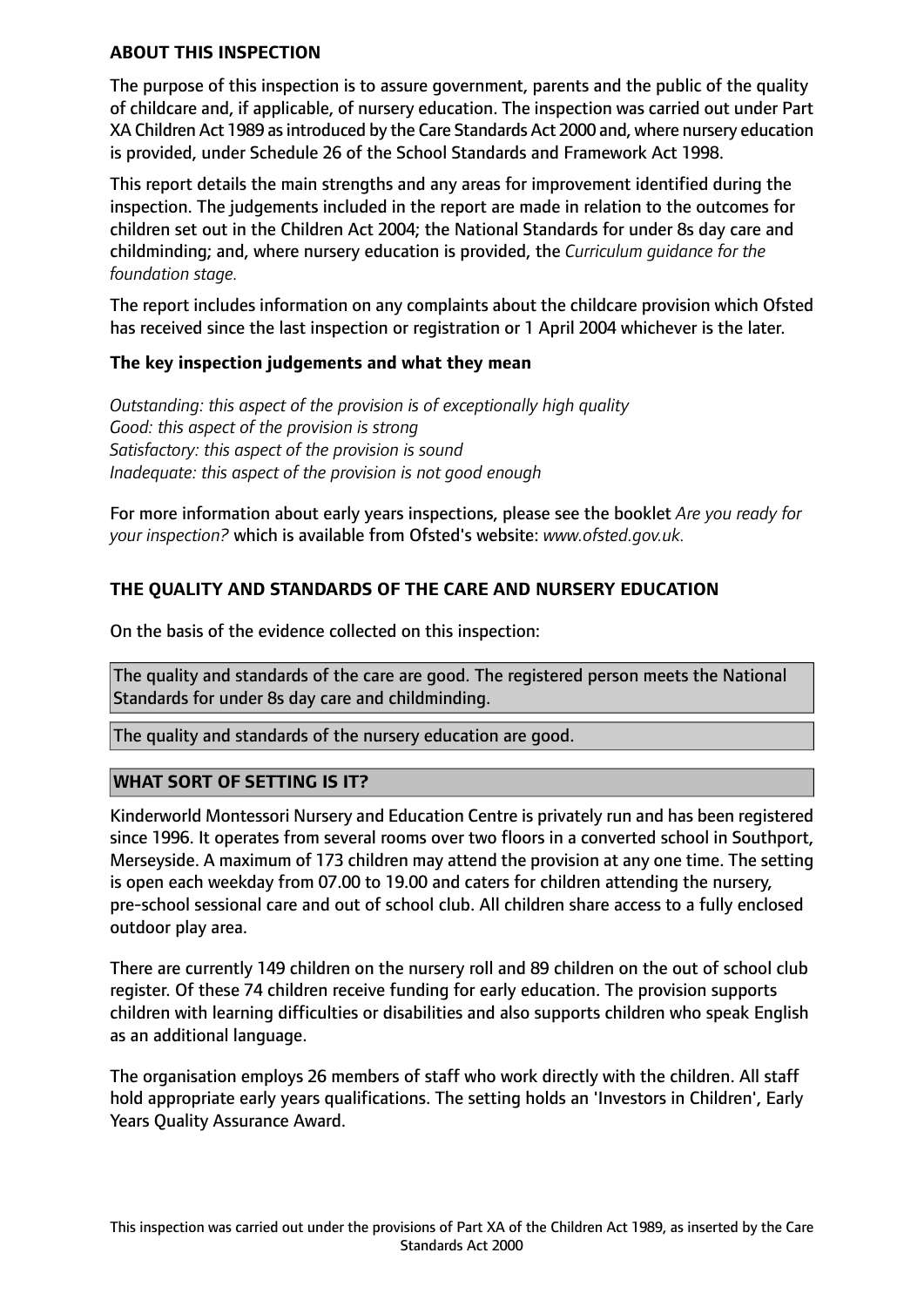## **Helping children to be healthy**

The provision is good.

Staff follow effective procedures to help protect children from illness and infection. They act promptly when dealing with sick children, and implement good hygiene practices. Several staff hold first aid certificates and many have completed food hygiene training. Children learn about personal hygiene through routines, such as hand washing after using the toilet and before and after meals. Planned activities and visits from the dental hygienist also supports their learning. Babies and young children form close attachments to staff through the effective key worker system, fostering their emotional well-being.

Children benefit from well balanced, nutritious home made meals, prepared by the cook. Fresh fruit and organic vegetables are offered each day, and children help themselves to drinks of water. The children's dietary requirements are met and written menu plans are displayed to inform parents. Meal times are social occasions where children and staff sit together. Children are encouraged to develop good self-help skills, using appropriate cutlery and pouring their own drinks. In the out of school club children help themselves to whole fruits, such as banana, apple or orange, and have a choice of a hot snack or sandwich.

Physical activity is very much encouraged. Children enjoy a wide range of exciting and challenging play opportunities helping them to develop extremely well in body control, coordination, balance and stamina. The outdoor play area is creatively organised into different areas for the age and ability of children attending. Older children access a variety of large climbing apparatus and balancing beams. An outside sensory area is organised for babies and toddlers, and young children play on slides, climbing frames and with wheeled toys. Indoors children play in 'The Barn', a huge soft play room with bouncy castle, ball pool, and excellent range of soft shapes and large climbing equipment. Swimming lessons with a profession instructor are also arranged each week for older children.

## **Protecting children from harm or neglect and helping them stay safe**

The provision is satisfactory.

Children play in a safe and secure environment and have many opportunities to make discovery within safe limits. The nursery has secure access and staff closely monitor all visitors, helping to protect children from unknown persons entering the premises. Children freely access suitable toys and resources, with designated areas for rest and relaxation. Staff conduct regular risk assessment in order to help minimise any hazards.

Children learn about keeping themselvessafe throughout the daily routine. Staff gently remind them to be careful during play, and children practise the fire evacuation procedure. Planned activities further reinforce their understanding. For example, information books are devised for children on 'People who help us', with photographs of local services, such as the police and fire fighters when they visit the nursery to talk to children. On outings children become aware of road safety. Parental involvement is also encouraged. Parents are invited to talk about their work, such as being a nurse and how they help people.

The children's welfare is further safeguarded as staff have an appropriate understanding of child protection. There is a designated coordinator who has completed training sessions. Babies and young children are closely supervised during play, and safely strapped into low chairs at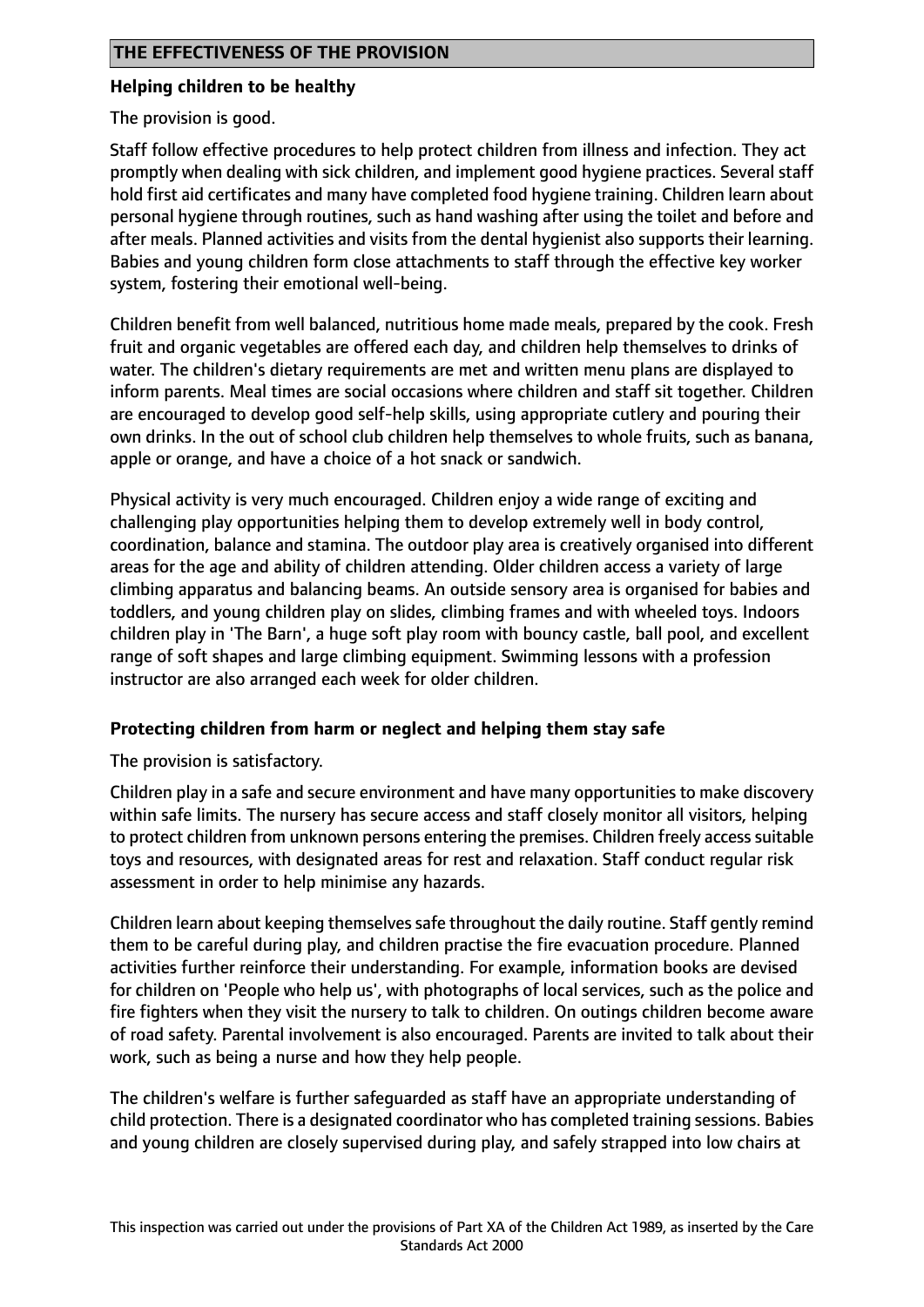meal times. However, there is not a thermometer displayed in areas where babies sleep, or where immobile babies are cared for, in order to ensure correct room temperatures are maintained. Staff closely observe and monitor sleeping babies, but they are not fully knowledgeable about Sudden Infant Death Syndrome (SIDS) and procedures to take in order to help minimise any risks.

# **Helping children achieve well and enjoy what they do**

The provision is good.

Babies and young children are cared for in a warm and calm atmosphere. Good attention is given to their needs and staff support them well. Babies enjoy music and listening to songs. Staff encourage babies to reach for toys by crawling or walking, helping to foster their independence. The 'Birth to three matters' framework is effectively used and staff use observation to monitor the children's development and progress. Initial profiles on babies are completed by parents in order for staff to ascertain their levels of attainment. Young children happily explore their environment, playing with a variety of sensory toys and heuristic play materials, such as dried pasta, different textured materials, sand and water.

Staff use eye contact, facial expressions and voice intonation to gain babies attention and help develop their communication skills. Babies respond with smiles and chuckles. Young children enjoy various art and craft activities and their imagination is fostered well. During play staff talk to children about shape and colour. Young children enjoy books and listening to stories in small groups or on a one-to-one basis. They start to become aware of number and number recognition through planned activities, such as painting the number of socks on the washing line.

Children who attend the out of school club quickly settle to a variety of activities, appropriate for their age and ability. Emphasis is placed on child initiated play with adult support. Children have fun on the computer and at the play station. They access a good range of books and construction materials. Children become engrossed in the role play area and construction. They particularly enjoy art and craft activities and display their work on the walls and in the 'Art Gallery'. Free flow play into the outside area is encouraged for more energetic play, such as football, climbing and organised games.

## Nursery Education.

The quality of teaching and learning is good. Children are making effective progress towards the early learning goals. Staff are enthusiastic and use planning to provide interesting and challenging activities. Staff have a good understanding of the Foundation Stage and use the children's progress reports to inform future plans. They provide a good balance between adult led and child initiated play, and focused activities are evaluated. Staff provide good support and interact well with the children, using their initiative to intervene only when required. Staff demonstrate a very caring and considerate attitude towards children and are sensitive to their needs. For example, when an older child does not want to be a helper, staff show concern about the child's feelings, quietly asking them if they are unhappy, sad or upset.

Children settle quickly and enjoy their play. They demonstrate good levels of independence, helping themselves to toys, pouring their own drinks at snack time, and dressing for outdoor play. Children concentrate well during play and in group situations. They initiate interaction and conversation with adults and freely talk about their home life. Children show a keen interest in books and they are supported by staff who respond to children's requests by reading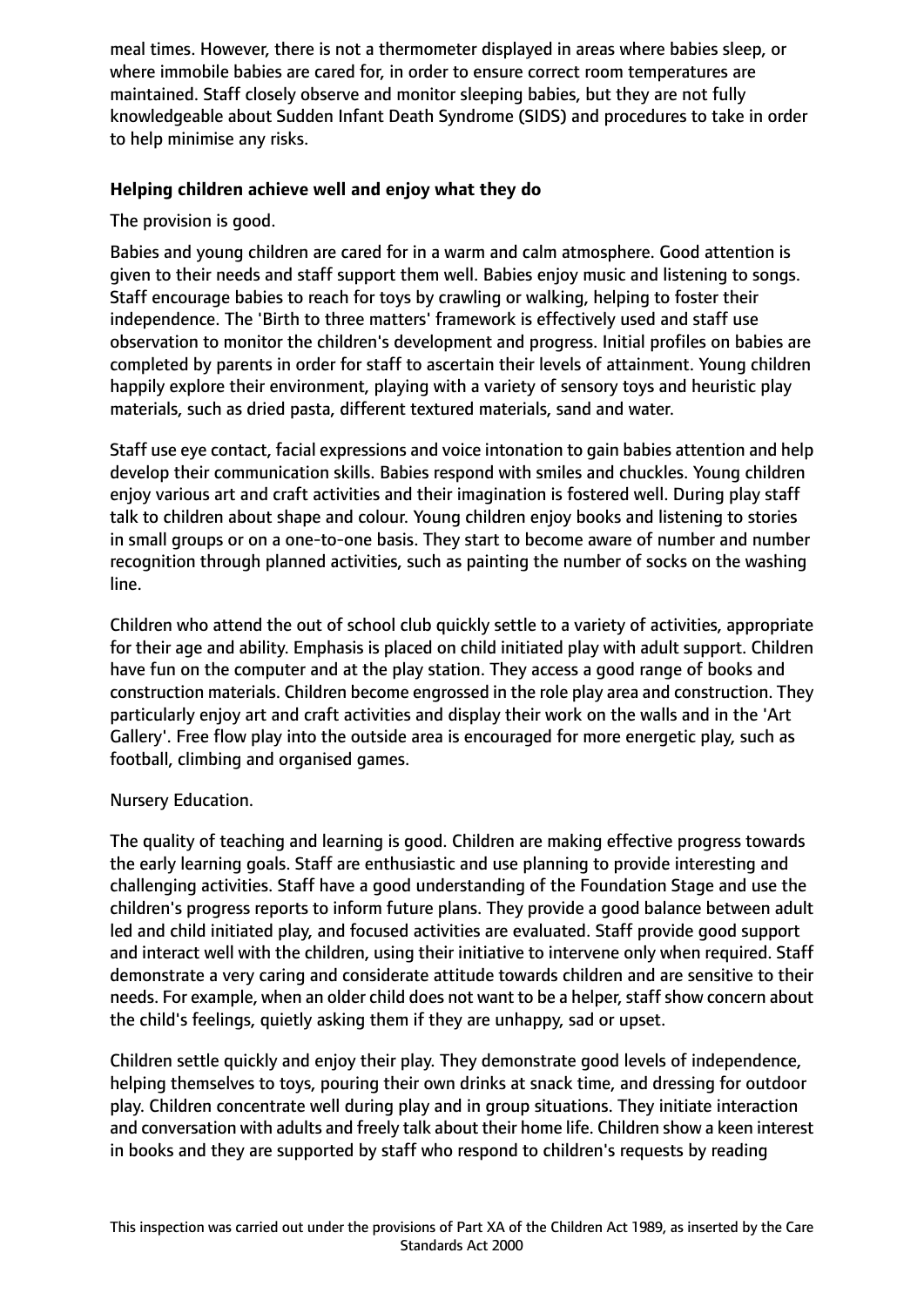impromptu stories. Story sacks with props are also used to foster the children's imagination. For example they set out a blanket and rag doll for 'The Tiger who came to Tea'. Older children play simple 'I spy with my little eye' games in order to make connections between letters and words. They use written name cards to self-register on arrival and have their own named place mats at meal times.

Children competently count objects from one to ten and begin to recognise written numerals. They examine shape, size and position, sorting and sequencing red and yellow blocks. They have many opportunities to observe and discuss living things. The outdoor play space is used for 'bug hunts' and children help to care for pet rabbits. They learn about their environment through local visits and outings to places of interest, such as farmer Ted's farm. Children talk about their families and make gift cards for 'Grandparents' day.

## **Helping children make a positive contribution**

# The provision is good.

Children develop a strong sense of belonging and confidently contribute to the life of the nursery. They are warmly greeted by staff and establish a sense of security. Children learn about their culture and the culture of others. They celebrate different festivals, such Christmas, Easter, Diwali, and Chinese New Year. Each week they learn some basic French with a tutor. There are some displays, toys and resources that help children develop an awareness of diversity, plus focused activities such as 'Communities around the world'. However, resources are limited in the pre-school room with few displays of positive images to form an integral part of the environment.

Staff respect children as individuals and support those with learning difficulties or disabilities. Children become aware of helping others through charity events, such as 'The Big toddle' and the summer fair to raise money for sick children. Staff use good strategies to manage the children's behaviour. Staff are calm and consistent in their approach and praise children's achievements. Children are cooperative and learn to be responsible. Older children are 'special helpers', setting tables at meal times and pouring drinks. The children's spiritual, moral, social and cultural development is fostered well.

Children benefit from the good relationship staff form with parents. Information is shared through discussion, written documentation and displayed photographs of the children. Regular parent evenings and 'Friends of Kinderworld' provide valuable opportunities for parents to meet and contribute their thoughts and ideas. Parents speak positively about the provision and care provided, and many 'Thank you' cards evidence their satisfaction.

The partnership with parents and carers of educationally funded children is good. Parents receive written information about the Foundation Stage and areas of learning, and they may access their children's progress and development records at any time. Parents of older children who attend the pre-school room may, during induction, informally discuss with the staff their child's level of development. However, there is not a formal system for parents to contribute to their child's initial profiles.

# **Organisation**

The organisation is good.

Good procedures are in place for the recruitment and vetting of staff, helping to safeguard children. Staff use their knowledge and experience to provide interesting activities. They have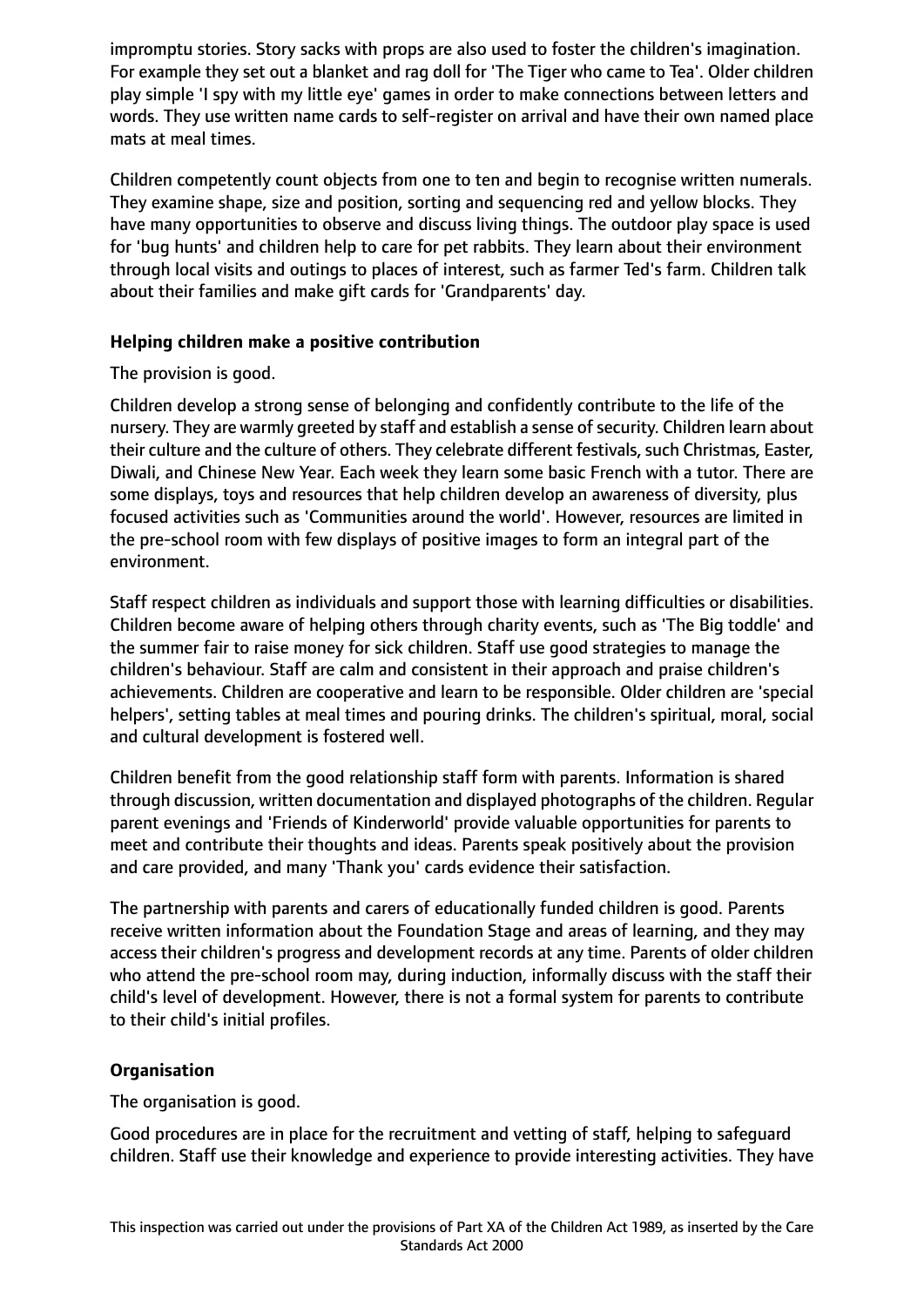a clear understanding of their role and responsibilities. Relevant induction procedures and opportunities to receive further training help staff develop their skills in order to meet children's individual needs.

The quality of the leadership and management of the nursery education is good. Effective monitoring systems are in place. The manager is committed to improving the care and education for all children. She uses observation and regular staff meetings to evaluate the educational programme.

All regulatory documents are up to date and reviewed on a regular basis, to ensure the continuity of care for children. There are well written policies and procedures for staff to follow and these underpin the successful management of the setting. Overall, the provision meets the needs of the range of the children for whom it provides.

#### **Improvements since the last inspection**

At the last care inspection it was recommended: that the nursery revise the grouping of children aged under two years; take actions to minimise identified risks, and revise actions to be taken in the event of an emergency evacuation. The children aged under two years are now divided into two groups, in accordance with legislation. Risk assessments are now conducted to identify any risks and keep children safe. The nursery have purchased an evacuation cot in order to help keep babies safe in an emergency.

At the last nursery education inspection it was recommended that the provision: cross-check planning to ensure that each area of learning is balanced; develop short term planning; observe individual children during play to gauge the right moment to be actively involved and provide a greater range of activities for children to practise their early writing skills and develop their mathematical knowledge. Extensive planning is now in place to ensure there are appropriate activities for individual children. Staff use observation well and skilfully judge when to interact and support children during play to promote their learning. Children practise their writing skills during adult directed and child led activities. For example they mark-make during role play and practise forming the letters of their name and recognise letters during planned activities. They independently count and recognise numerals through displays, focused activities and free play.

## **Complaints since the last inspection**

Since the last inspection there have been no complaints made to Ofsted that required the provider or Ofsted to take any action in order to meet the National Standards.

The provider is required to keep a record of complaints made by parents, which they can see on request. The complaints record may contain complaints other than those made to Ofsted.

## **THE QUALITY AND STANDARDS OF THE CARE AND NURSERY EDUCATION**

On the basis of the evidence collected on this inspection:

The quality and standards of the care are good. The registered person meets the National Standards for under 8s day care and childminding.

The quality and standards of the nursery education are good.